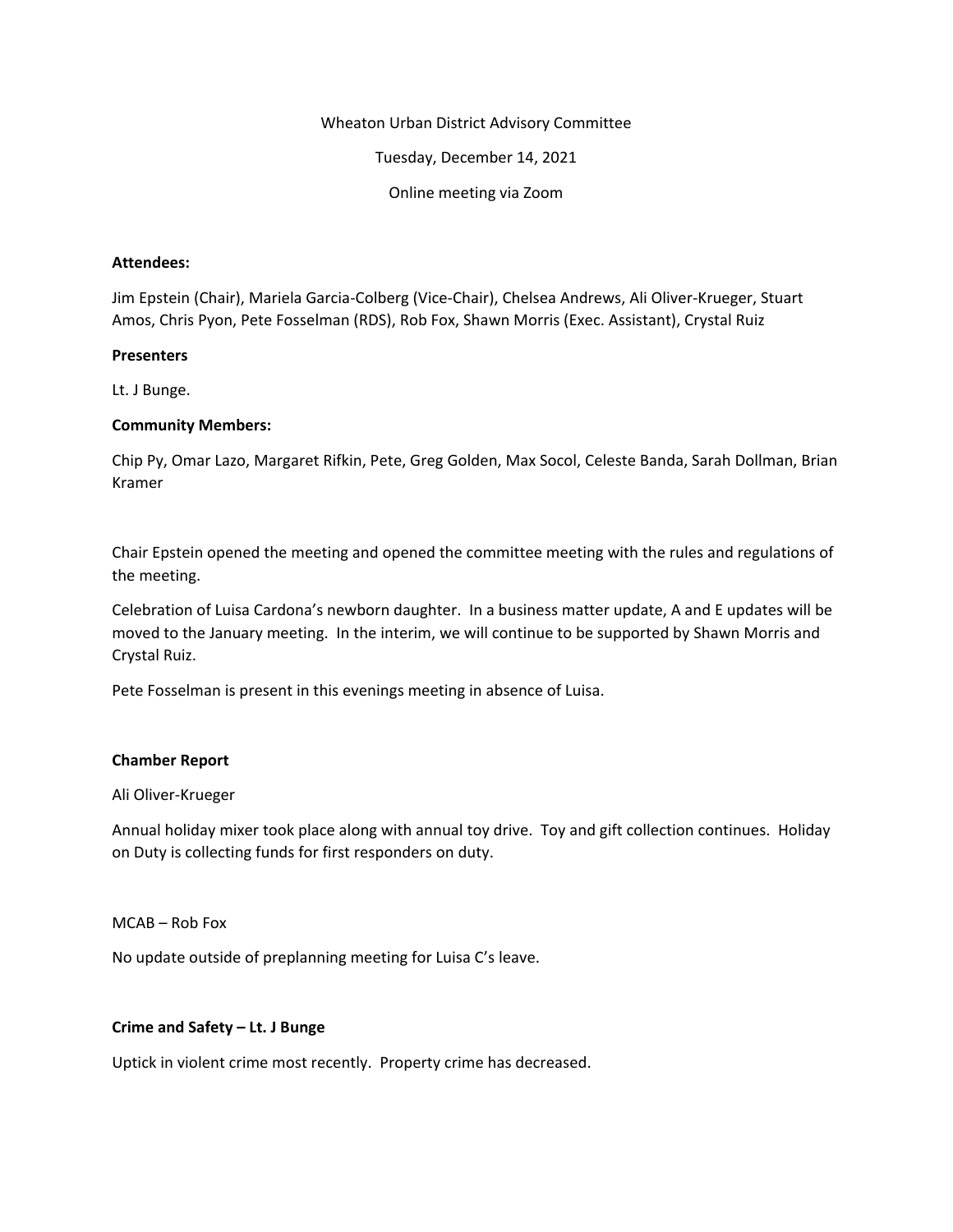The  $4<sup>th</sup>$  district is down 22 officers. Expected to be 30 post-holiday. There are many reasons for the shortages including hard to hire, pay etc.

Lt. Bunge commented on Juvenile theft and break ins in the triangle. Reported that there is an attempt being made to increase the presence. In the area.

The 4<sup>th</sup> district has recalibrated the CBD deployment schedule with the appointment of the new district commander of a central business district patrol team.

Rob Fox inquired about the nature of violent crimes and if the assailants knew one another.

Westfield Wheaton challenged the contact within the department due to turnover in the department and highlighted the need to deal with the juvenile issue and fights in the mall

Community member Omar Lazo asked for an update on a suspect who was consistently breaking into back entrances of businesses.

Lt. Bunge commented that he was unaware of these incidents. He also agreed to send more police in that area while they are writing reports etc.

There is also a new Lt for the Central Business District.

Resident Chip Py inquired about the tenure of the new Lt (3 weeks) and about the County's recruitment strategy. He expressed that the elevator pitch for joining MCPD was less than satisfactory.

Lt. Bunge replied that recruitment is housed in Gaithersburg and he is willing to put people in touch with the appropriate people as needed.

Resident Greg Golden inquired if the county supported alternative policing initiatives.

Lt. Bunge replied that the question needed to be answered by the Chief of Police.

Resident Margaret Rifkin inquired about tables being removed outside the Safeway/Arrive apartments and about open-air drug dealing. Lt. Bunge was unable to comment on the specifics of the case.

Board Member Chelsea Andrews raised the need to revisit meeting protocols at the end of the meeting

Chair Epstein closed the segment out with a request to have a representative from the CBD police come to the meeting.

#### **Crystal Ruiz – Urban district updates**